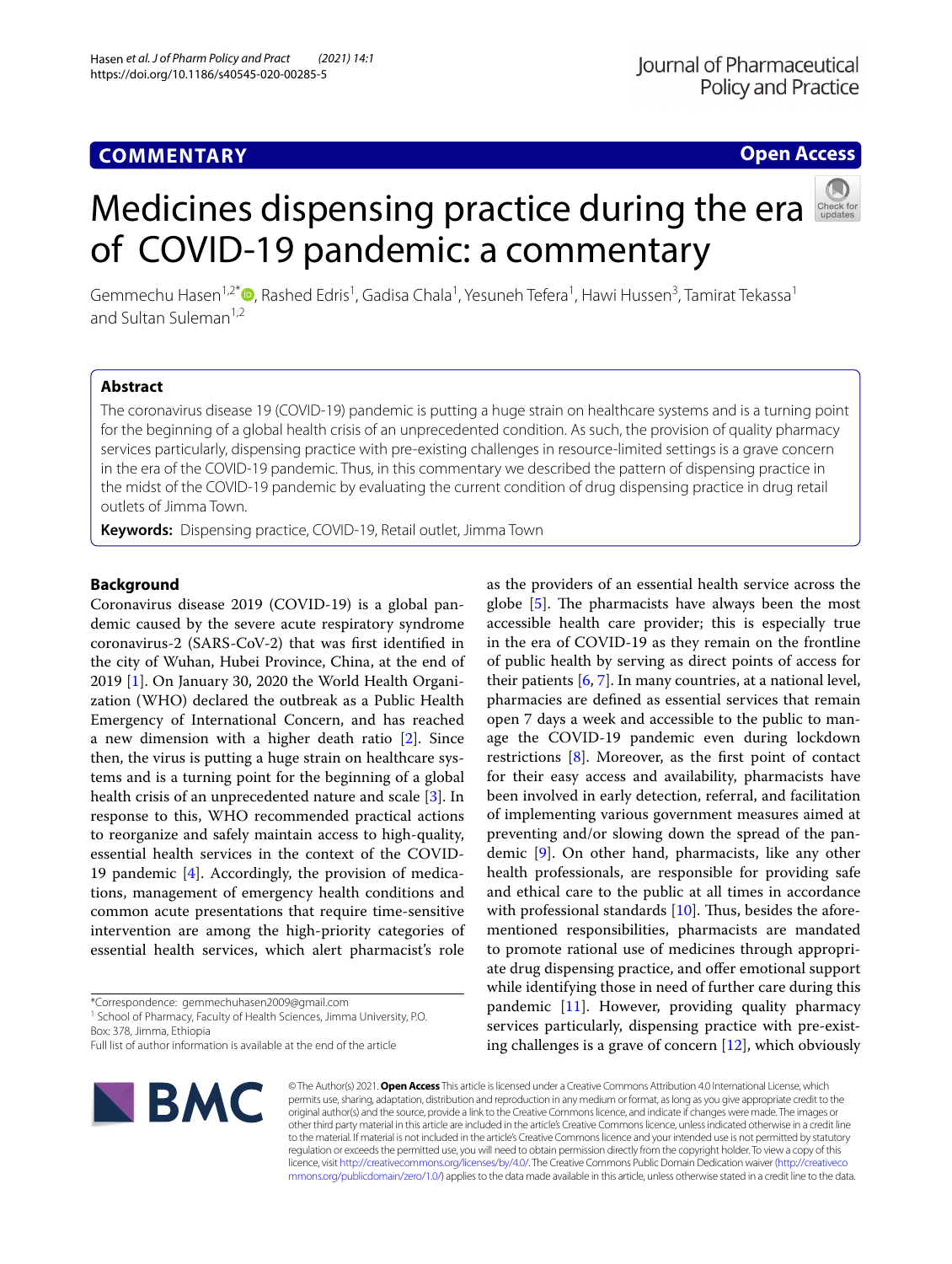aggravated by the spread of the COVID-19 pandemic. Therefore, this commentary is aimed to describe the pattern of dispensing practice in the midst of the COVID-19 pandemic by evaluating the current condition of drug dispensing practice in drug retail outlets of Jimma Town. The two study approaches encompassing; face-to-face interviews and simulated patients visits were employed, the full methodology is presented as Additional fle [1.](#page-1-0)

#### **Discussion**

Everyone agrees that the COVID-19 pandemic is putting an unprecedented impact on health systems, especially pharmacy services as pharmacists are the frst point of contact with patients and/or caregivers that could seriously afect quality of medication dispensing practice. Thus, the present study reported the current condition of dispensing practice in drug retail outlets of Jimma Town during era of the COVID-19 pandemic. The total score obtained by the dispensers was calculated from the Likert scale structured questions, and the current status of the dispensing practice was established for the dispensers, and full results are presented as Additional fle [2.](#page-1-1)

Accordingly, the results obtained from dispenser's response were compared with the simulated patients, and crucial discrepancies were found. As stated by dispensers the average dispensing time was  $4.7 \pm 2.6$  min, and the dispensing time measured by simulated patients using stop watch was  $1.71 \pm 0.632$  min, which are consistent with WHO recommendation that pharmacists should spend at least 3 min in orienting each patient  $[13]$  $[13]$ . Moreover, the dispensing time is very low when compared with results reported in various regions of Ethiopia prior to the COVID-19 pandemic  $[14–16]$  $[14–16]$ . This shorter dispensing time in current report is not amazing, as small number of dispensers provided inadequate medication counselling like, possible contraindications, purpose of the prescribed drug, and importance of dispensed drug compliance, and none of them told the storage condition of prescribed drug. This situation could leads to wrong use of medication and irrational use of drugs, thus burdening the individuals and health care system [[17\]](#page-2-15). Moreover, the inadequate medication counselling may also contribute to wastage of drugs dispensed due to poor communication about their usage [[18\]](#page-2-16). In a view of COVID-19, the shorter time that implicates inadequate medication counselling may be associated with dispenser's fear of contracting the virus.

On other hand, the simulated patients revealed that inadequate labelling of crucial information was less and/ or missed by majority of dispensers. This finding reveals the impacts of COVID-19 pandemic on dispensing practice. Since, the label on dispensed drugs is very crucial to give patients clear and concise information about the

use of the medication, the failure to appropriate labelling could increase chance of drug toxicity, and therapeutic failure [\[14](#page-2-13)].

In our report, the experience of the dispensers and time spent in drug outlet were signifcantly associated with the status of dispensing practice. This could be related to commitment of experienced dispensers as they may spend more time in the outlets during business hours to satisfy his or her customers. Moreover, workload (number of patients per day) and dispensing time for a single drug were associated with the condition of the dispensing practice in the midst of the COVID-19 pandemic. These may be related to a reduced time dispensers spend with each customer as they may work in a more commercial manner or the fear of the pandemic. This may also be related to the extension of pharmacists role to fght against the pandemic.

#### **Conclusions**

In conclusion, the COVID-19 pandemic is highly afecting the pattern of dispensing practice as revealed by unsatisfactory dispensing practice in drug retail outlets of Jimma Town. Moreover, the experience of dispenser, time spent in drug outlet by dispenser, workload, satisfaction of dispenser, and dispensing time for a single drug were signifcantly associated with current conditions of dispensing practice. Therefore, the regulatory authority should urgently develop strategy for drug dispensing practice in the context of the COVID-19 pandemic to promote the rational use of medicines.

#### **Supplementary Information**

The online version contains supplementary material available at [https://doi.](https://doi.org/10.1186/s40545-020-00285-5) [org/10.1186/s40545-020-00285-5](https://doi.org/10.1186/s40545-020-00285-5).

<span id="page-1-1"></span><span id="page-1-0"></span>**Additional fle 1:** Methodology. **Additional fle 2:** Results.

#### **Acknowledgements**

We would like to acknowledge the study dispensers and data collectors for their cooperation.

#### **Authors' contributions**

GH and RE designed, extracted, analysed and interpreted the data. GH, RE, HH, GC, YT, TT and SS prepared the manuscript. All authors read and approved the final manuscript.

**Funding**

Not applicable.

#### **Availability of data and materials**

The supporting documents for this study can be made available from the corresponding author upon request.

#### **Ethics approval and consent to participate**

Research and Grant office of Jimma University approved this study. Letter of permission was received from Jimma Regional Health bureau and written informed consent was obtained from dispensers to participate in this study.